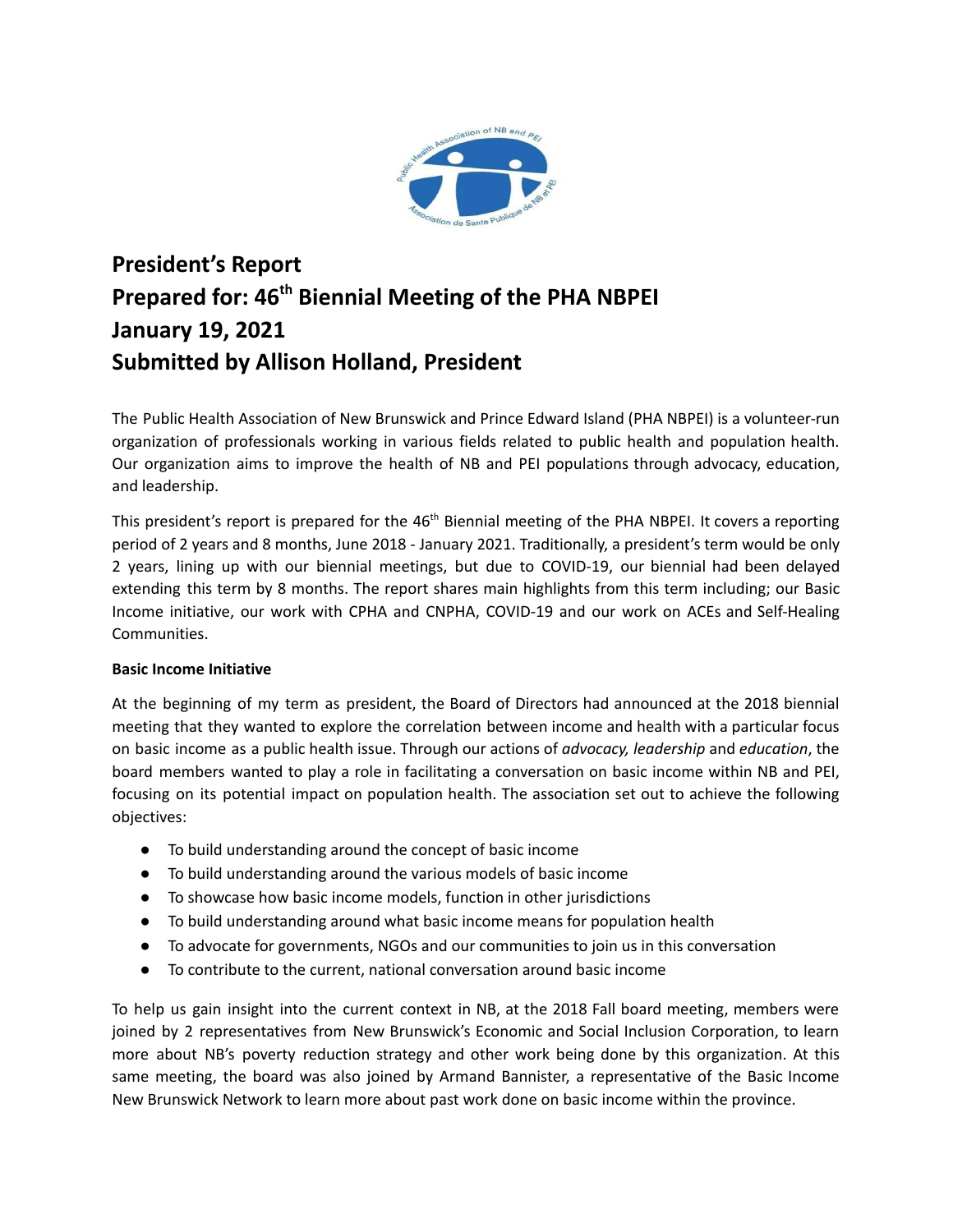Early in 2019, an opportunity arose for the PHA NBPEI to partner with the PEI Working Group for Livable Income to host a workshop in Charlottetown. The workshop was titled, *Children's Health: What Does Income Have to do With it?* One of our PEI board members, Ryan Murray, was part of the working group who planned the event and the PHA NBPEI cost shared the expenses for the event with the PEI Working Group for Liveable Income. The workshop took place on February 5, 2019 and began with a talk from Dr. Heather Morrison, Chief Public Health Officer for PEI, on findings from *The PEI Children's Report.* The second half of the event was a facilitated workshop focused on the question, *could a basic income guarantee be a solution to childhood deprivation?* The PHA NBPEI was promoted at the event. Over 50 Islanders participated in the workshop and it was a success.

In February 2019, a Basic Income working group was created with members of the PHA NBPEI board, Christine deJong, Ryan Murray and myself, along with Armand Bannister, the representative from the Basic Income New Brunswick Network, and Nathan Taylor a subject matter expert from Dalhousie University. The purpose of this work group was to organize a workshop that was modeled off a similar session offered during the 2019 CPHA national conference in Ottawa titled, *"Basic Income, an Idea whose time has come."* Material was also used from "The BIG Experience," a multimedia story telling experience designed to help audience members understand and relate to the idea of a basic income. Our workshop was held in Moncton on June 7 and approximately 100 people registered for the event; half were from the health sector, a quarter from NGOs and a quarter were interested members of the public. The workshop was facilitated by Ryan Murray, Nathan Taylor and myself. A full summary report from the workshop can be found on the PHA NBPEI website at: <http://www.nbpeipublichealth.com/basic-income.html>

During this period, while we were working on Basic Income, the Economic and Social Inclusion Corporation of NB began consultations as part of the renewal of NB's poverty reduction strategy, which we saw as an opportunity for advocacy. A brief was submitted on behalf of PHA NBPEI in April of 2019. Three members of our board, Christine deJong, Lona Taylor and Ryan Murray prepared the brief. It explained various elements of a basic income guarantee, shared research, and outlined how the corporation could play a role in advancing the work around basic income.

# **CPHA and Canadian Network of Public Health Associations**

Throughout my term, the PHA NBPEI continued to be a member of the Canadian Network of Public Health Associations (CNPHA), a network of all provincial PHAs in Canada; the network is facilitated by CPHA. 10 meetings of the Network have taken place during my term, usually attended by myself and on occasion, other board members. The network is established to help keep provincial associations aware of work being done at the CPHA level as well as to provide an opportunity for the provincial associations to network and learn from each other. As a member of this network, PHA NBPEI receives one free registration to the annual CPHA National Conference every year. During my term, 3 of these have taken place:

- **●** CPHA 2018 in Montreal- attended by Allison Holland
- CPHA 2019 in Ottawa attended by Ryan Murray
- **●** CPHA 2020 Virtual (the intention was for one of our board members Charlotte Riordon to attend but the face-to-face event was postponed due to COVID-19 and eventually turned into a virtual event)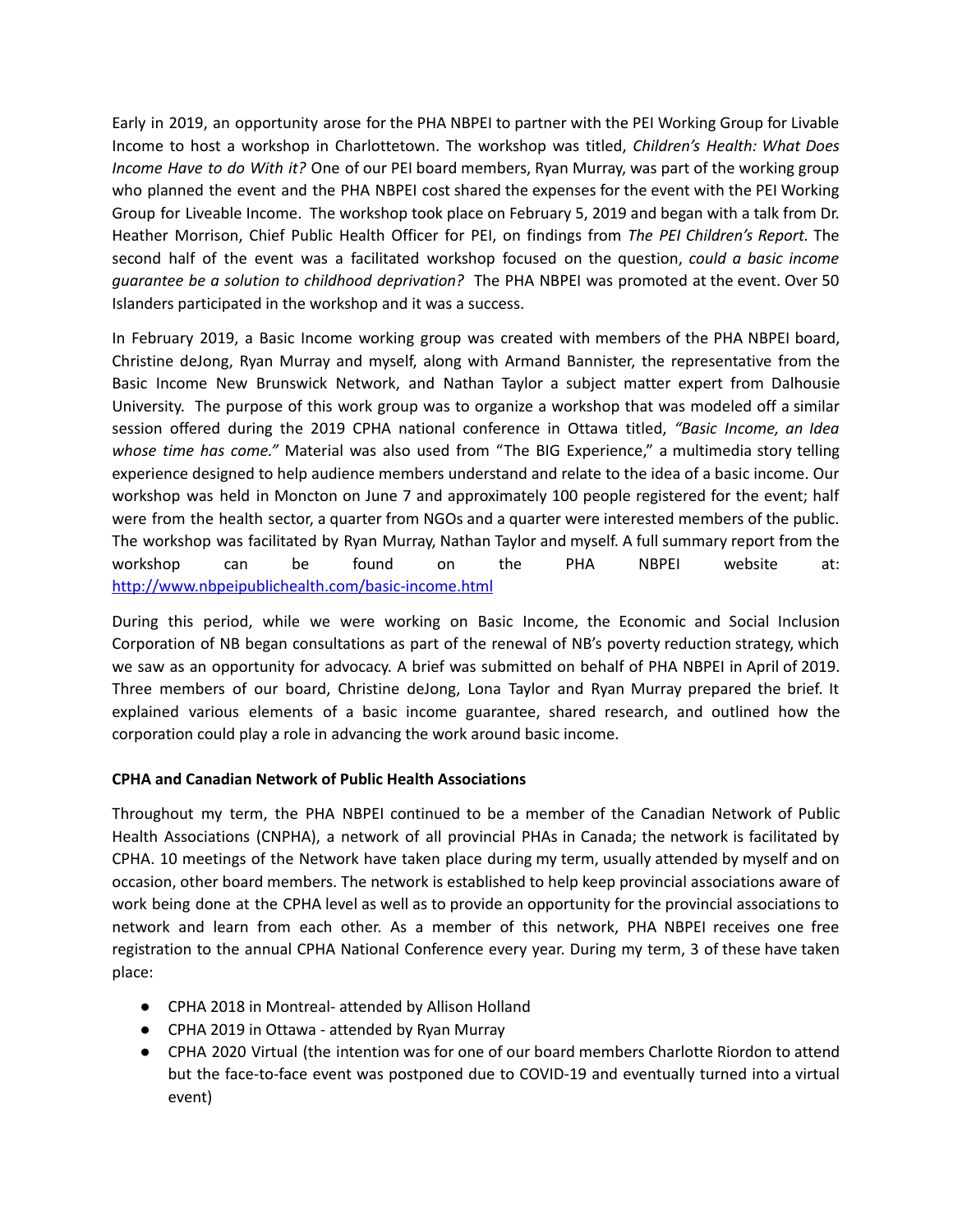One piece of work I wish to highlight from our partnership with CPHA is on the position statement *Racism and Public Health.* CPHA had asked all provincial associations to provide feedback on, and support for, the creation of this position statement*.* The statement states that:

*"The Canadian Public Health Association (CPHA) recognizes that we are all either overtly or inadvertently racist and that the influence of this racism affects the health of individuals and populations. As an Association we commit to eliminating any racist processes within the Association and advocating for the elimination of racist and oppressive systems, laws, regulations and policies in Canada's public institutions and society in general. CPHA acknowledges that, throughout its history, the Association has been slow to respond to systemic racism. CPHA further acknowledges its role in maintaining the underlying structures and attitudes that have resulted in racist behaviour within the Association, and among the public health and governmental structures it wishes to influence. One such example was the Association's slow response in speaking out on the federal government's failure to adopt Jordan's Principle.* The statement also outlines various reforms CPHA is committed to. You can view the full statement here:

# [https://www.cpha.ca/sites/default/files/uploads/policy/positionstatements/racism-positionstatement-e.](https://www.cpha.ca/sites/default/files/uploads/policy/positionstatements/racism-positionstatement-e.pdf) [pdf](https://www.cpha.ca/sites/default/files/uploads/policy/positionstatements/racism-positionstatement-e.pdf)

# **COVID-19**

All association planning came to a halt in March of 2020 at the beginning of the COVID-19 pandemic. This included the postponing of our biennial meeting (originally planned for June 2020). During the early days of the pandemic, the PHA NBPEI received messages via our social media and email regarding the virus and public health regulations, prompting the board to hold a special meeting on March 20<sup>th</sup> to discuss our response. The board wanted to clarify what our association's role was and wasn't during the COVID-19 response and came up with this language:

*The Public Health Association of New Brunswick and Prince Edward Island is not responsible for the monitoring of infectious disease or outbreak management. If you are in New Brunswick and are experiencing symptoms of Coronavirus, please call 811. If you are not experiencing symptoms, go to www.gnb.ca/coronavirus for more information. In PEI please visit https://www.princeedwardisland.ca/en/topic/covid-19 for more information.*

This language is shared in response to any messages we receive that are deemed part of outbreak management and is also on the main page of our website.

PHA NBPEI did want to play a role in messaging and taking our lead from CPHA, we focused messaging on three areas:

- Being a positive voice of evidence-based information on social media;
- Being a champion of #COVID kindness by supporting high-risk individuals in our communities
- Encourage our family, friends and colleagues to follow the advice of public health officials and modelling healthy behaviours.

Various campaigns dealing with these 3 areas of messaging were promoted using our social media platforms.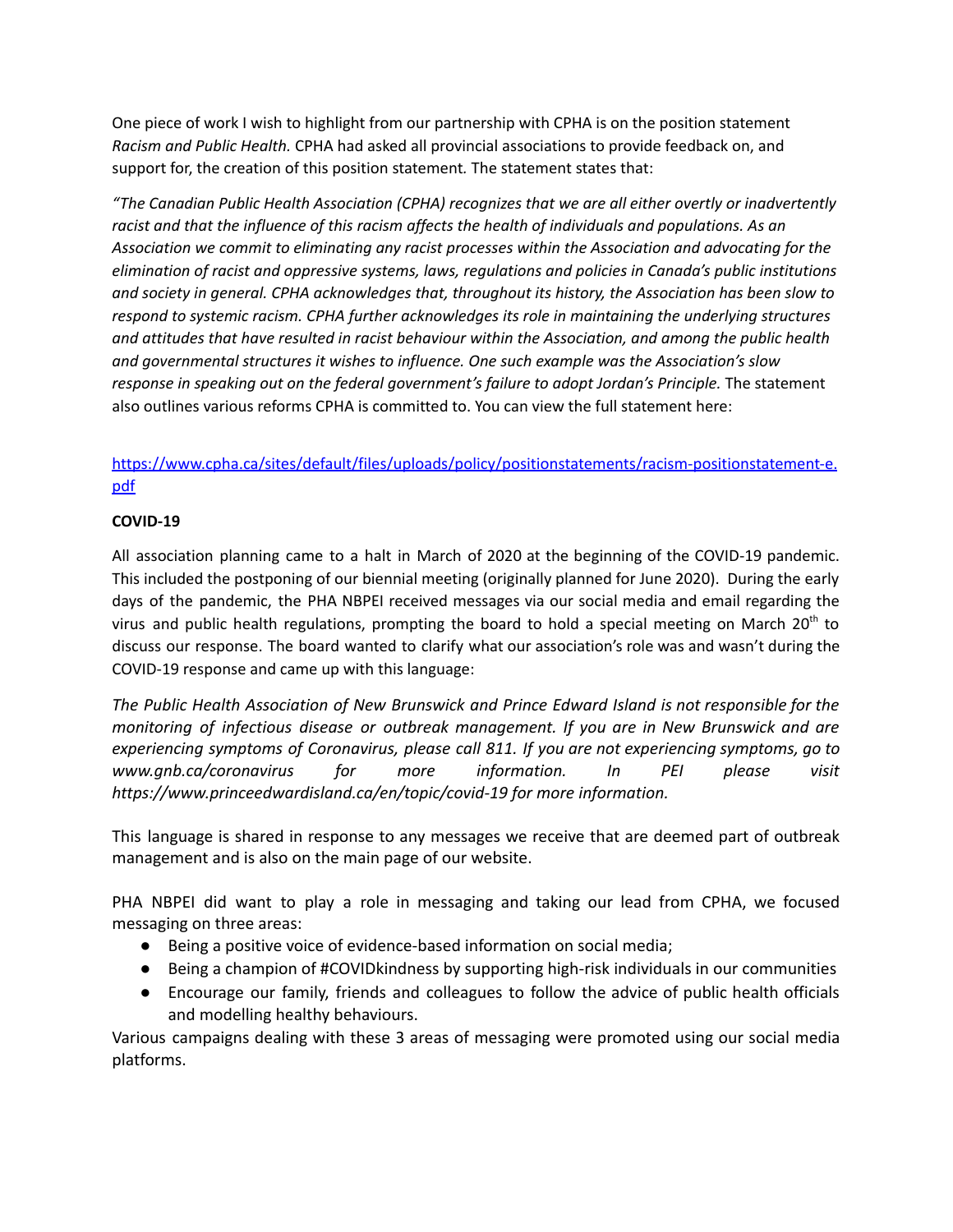#### **ACEs and Self-Healing Communities**

In early 2020, the Board had decided to focus our efforts on the topic of Adverse Childhood Experiences (ACEs) and Self-Healing Communities. Two presentations on these topics were given to the Board. However, before planning could began, the COVID-19 pandemic started and put a pause on this work. We returned to planning for this topic in September 2020. The board began with a facilitated session to design a *Theory of Change* framework to help clarify where we wanted to go with this effort. Our intended impact that emerged through this activity reads as follows:

*Through education, we intend to build understanding with our partners and the public around the potential impact adverse childhood experiences have on life long health and the benefit strengthening protective factors in families, communities and society will have on us all.*

*Through leadership, we will encourage our partners to incorporate actions to address the potential impacts of adverse childhood experiences and to strengthen protective factors in their practices.*

*Through advocacy, we intend to bring the prevention and mitigation of adverse childhood experiences forward as a fundamental public health priority.*

A working group was formed in September of 2020 with our Board and representatives from Horizon Health Network's Brain Builders Lab Team and the Saint John Self-Healing Communities Team. It was decided to offer an eLearning event (given COVID-19) and 2 experts in this field were recruited to present. This eLearning event took place prior to our biennial meeting. Follow up events have been planned to develop further engagement around this issue and to mobilize communities. For our next step, it is the board's desire to do advocacy work to move this issue forward as a fundamental public health priority.

# **Conclusion**

My experience during this time as president for the association has been rewarding. I enjoyed developing relationships with fellow board members and want to thank each and everyone of them for their dedication to this work. I also enjoyed the various projects we worked on together and enjoyed developing connections with CPHA and the other provincial associations.

During my term, as an association, we continued to struggle with membership. These are similar challenges being experienced by many PHAs throughout Canada, especially small ones such as ours that don't have any permanent funding sources or paid employees (all volunteer based). Also, our Board of Directors struggles to recruit and retain representation from PEI.

Even with these challenges, I believe the association during this term has been purposeful and effective in advancing the work of public health and population health within our provinces and I believe there are many opportunities for the association to continue to have an impact in the future.

After today, I will move into the role of Past President and I look forward to supporting the transition to our new President.

# *Respectfully Submitted*

*Allison Holland*